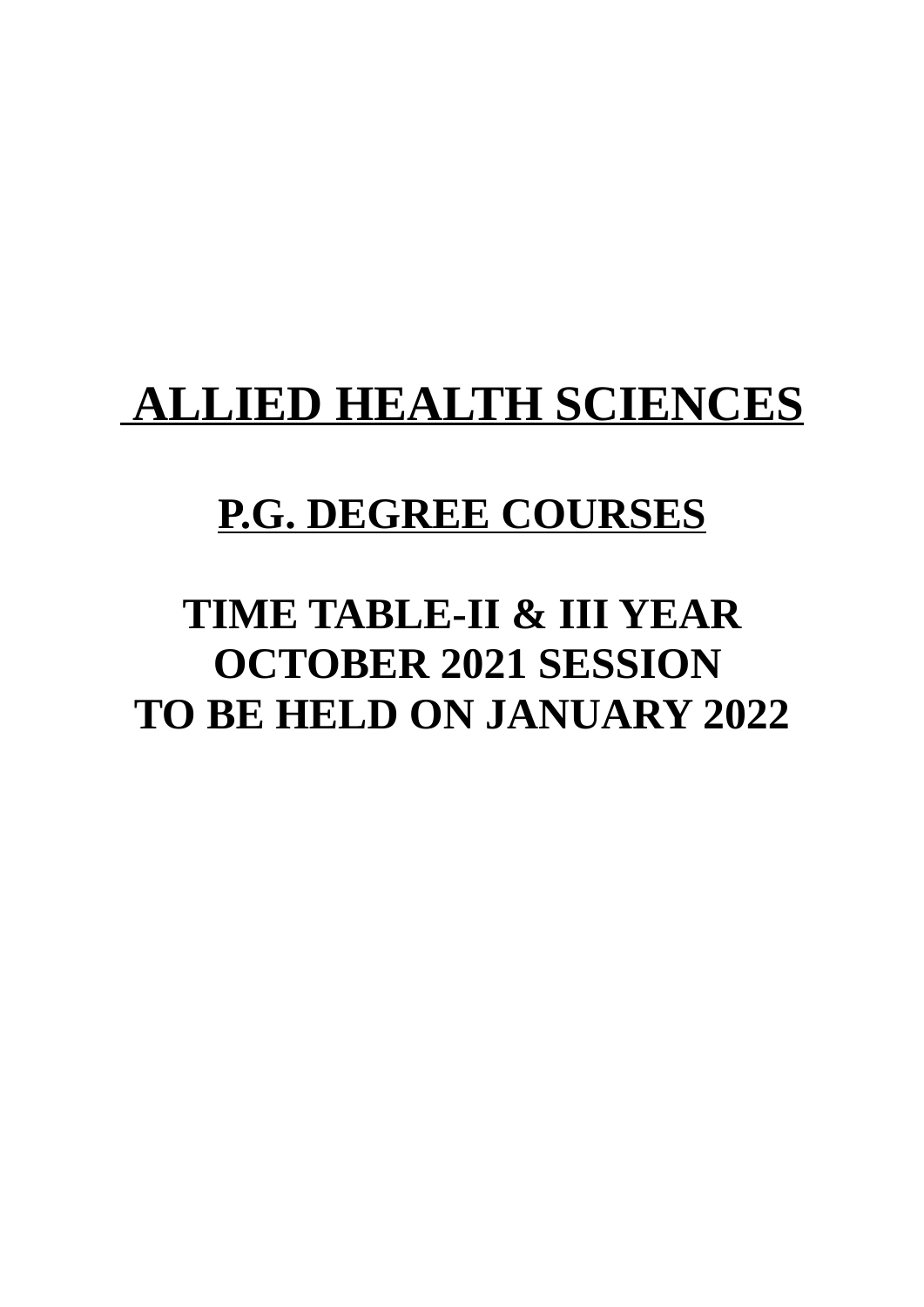# **MASTER OF AUDIOLOGY & SPEECH LANGUAGE PATHOLOGY (4303)**

**(from 2010-2011 session onwards)**

### **SECOND YEAR**

| Mon  | 03.01.2022<br>9.30 am to 12.30 p.m. | $\mathbf I$  | Language Acquisition and Language<br>Disorders in Children  | 433011 |
|------|-------------------------------------|--------------|-------------------------------------------------------------|--------|
| Tue  | 04.01.2022<br>9.30 am to 12.30 p.m. | $\mathbf{I}$ | Adult Language Disorder                                     | 433012 |
| Wed  | 05.01.2022<br>9.30 am to 12.30 p.m. | Ш            | Clinical Phonology and Motor<br><b>Speech Disorders</b>     | 433013 |
| Thur | 06.01.2022<br>9.30 am to 12.30 p.m. | IV           | Speech Perception and its Disorders                         | 433014 |
| Fri  | 07.01.2022<br>9.30 am to 12.30 p.m. | V            | Diagnostic Audiology                                        | 433015 |
| Mon  | 10.01.2022<br>9.30 am to 12.30 p.m. | VI           | <b>Hearing Devices</b>                                      | 433016 |
| Tue  | 11.01.2022<br>9.30 am to 12.30 p.m. | VII          | Advances in Management of Persons<br>With Hearing Disorders | 433017 |

### **MASTER OF HOSPITAL ADMINISTRATION (AHS) (4305) (Candidates admitted in 2017-2018)**

| Mon  | 03.01.2022<br>9.30 am to 12.30 p.m. | T       | <b>Essential of Strategic Management</b>                         | 435041 |
|------|-------------------------------------|---------|------------------------------------------------------------------|--------|
| Tue  | 04.01.2022<br>9.30 am to 12.30 p.m. | II      | Research Methodology in Healthcare                               | 435042 |
| Wed  | 05.01.2022<br>9.30 am to 12.30 p.m. | Ш       | <b>Quality Management in Hospitals</b>                           | 435043 |
| Thur | 06.01.2022<br>9.30 am to 12.30 p.m. | IV      | Organization and Management of<br>Hospitals and Healthcare units | 435044 |
| Fri  | 07.01.2022<br>9.30 am to 12.30 p.m. | $\rm V$ | Occupational safety in Hospitals                                 | 435045 |
| Mon  | 10.01.2022<br>9.30 am to 12.30 p.m. | VI      | Project Planning & Management                                    | 435046 |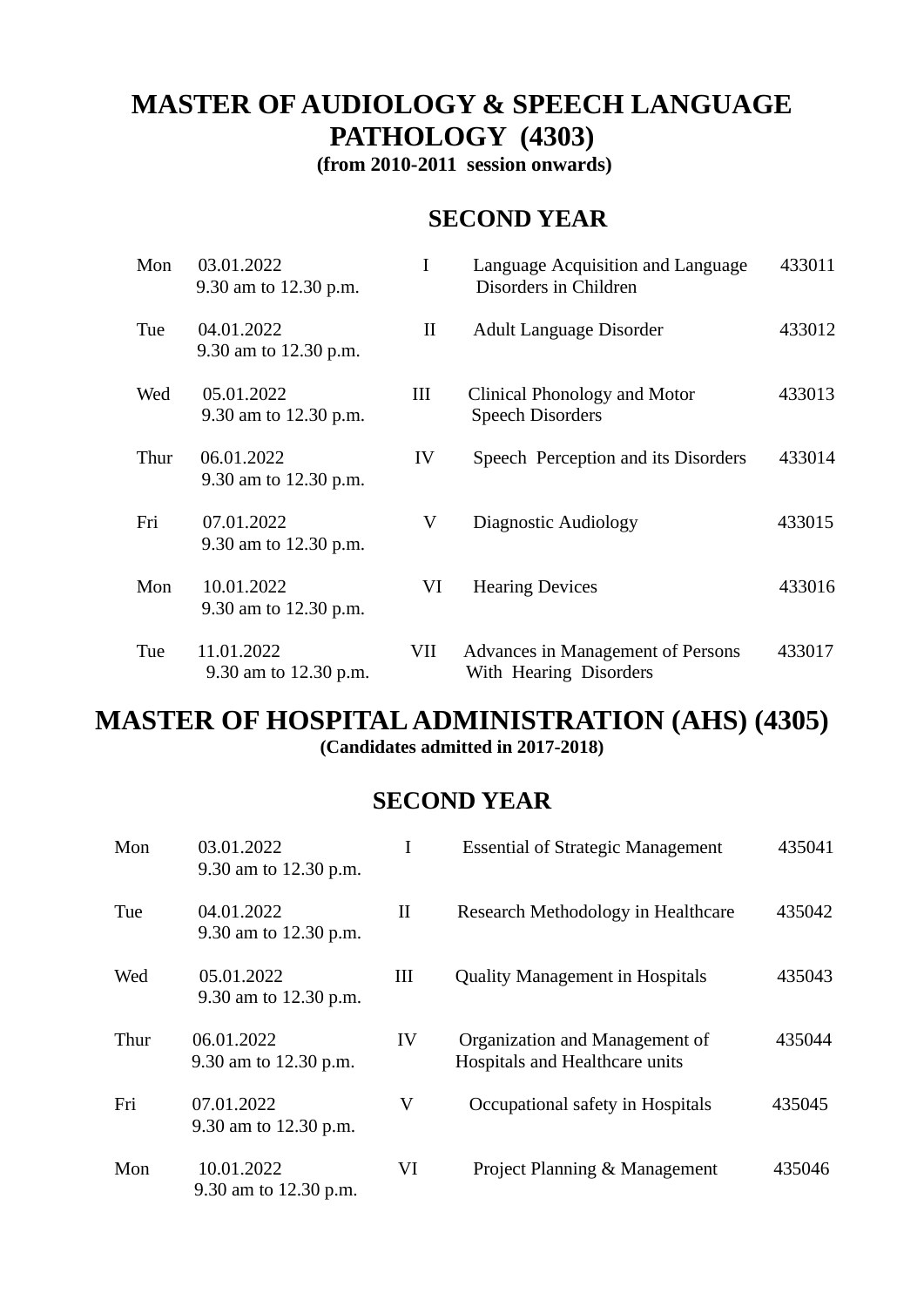# **M.Phil. CLINICAL SOCIAL WORK (1541)**

**(from 2011-2012 Batch onwards)**

### **SECOND YEAR**

| Mon | 03.01.2022<br>9.30 am to 12.30 p.m  |   | <b>Advanced Medical Social Work</b>                            | 152001 |
|-----|-------------------------------------|---|----------------------------------------------------------------|--------|
| Tue | 04.01.2022<br>9.30 am to 12.30 p.m. | П | Advanced Psychiatric Social Work                               | 152002 |
| Wed | 05.01.2022<br>9.30 am to 12.30 p.m. | Ш | Social Legislation Policy and<br><b>Welfare Administration</b> | 152003 |

### **M.Phil CLINICAL PSYCHOLOGY (1542) (from 2017-2018 Batch onwards)**

### **SECOND YEAR**

| Mon | 03.01.2022<br>9.30 am to 12.30 p.m. |   | <b>Biological Foundations of Behaviour</b> | 152021 |
|-----|-------------------------------------|---|--------------------------------------------|--------|
| Tue | 04.01.2022<br>9.30 am to 12.30 p.m. | П | Psychotherapy and counselling              | 152022 |
| Wed | 05.01.2022<br>9.30 am to 12.30 p.m. | Ш | <b>Behavioural Medicine</b>                | 152023 |

### **M.Sc. BIOSTATISTICS (2802) Regulation 2011-2012**

| Mon | 03.01.2022<br>9.30 am to 12.30 p.m. | L        | <b>Applied Regression Methods</b>                                | 282865 |
|-----|-------------------------------------|----------|------------------------------------------------------------------|--------|
| Tue | 04.01.2022<br>9.30 am to 12.30 p.m. | $\rm II$ | Applied Multivariate Analysis and<br><b>Time Series Analysis</b> | 282866 |
| Wed | 05.01.2022<br>9.30 am to 12.30 p.m. | Ш        | Clinical Trial and its Management                                | 282867 |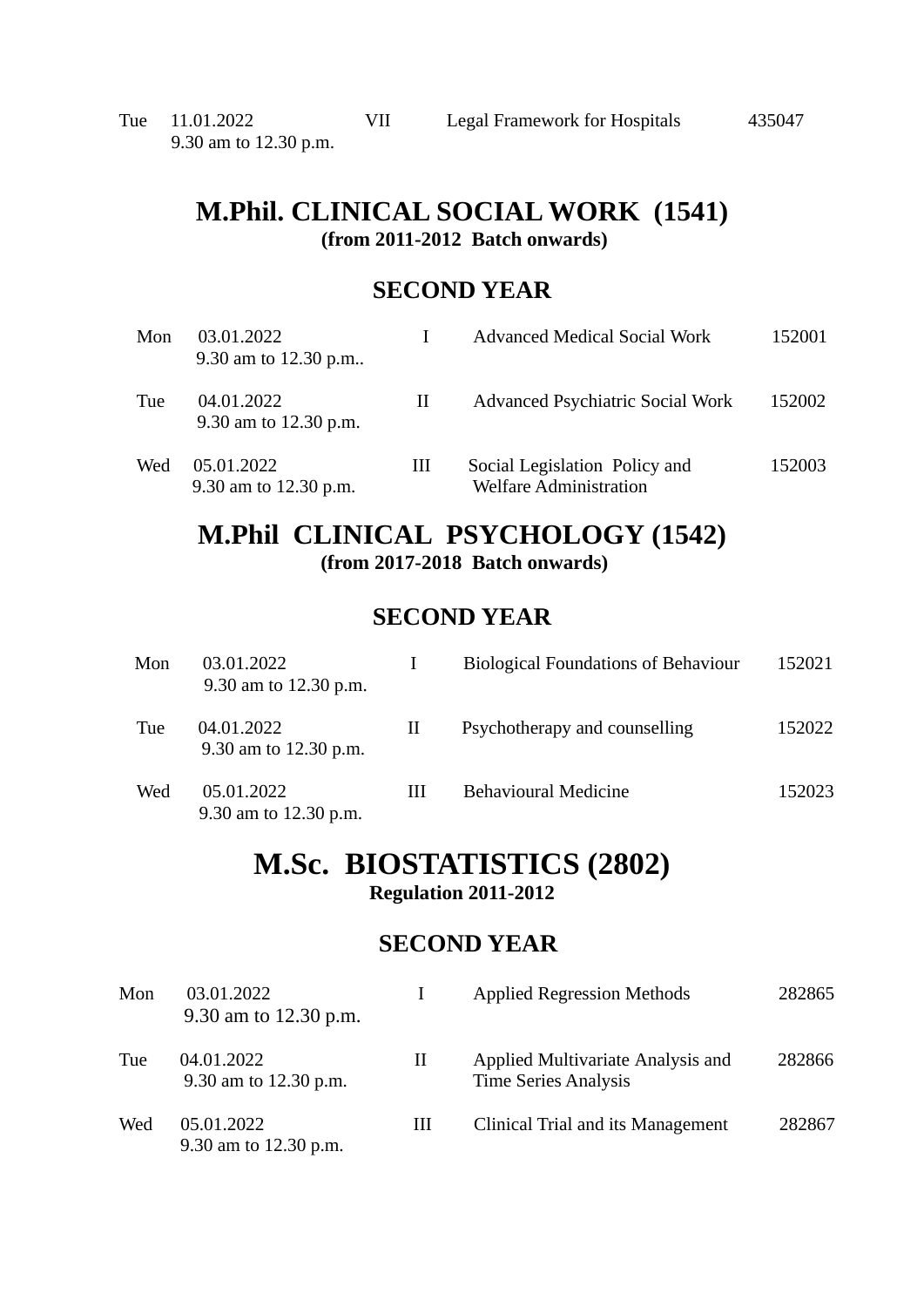# **M.Sc. MEDICAL PHYSICS (2807)**

 **Candidates admitted from 2010-2011 batch onwards**

### **SECOND YEAR**

| Mon  | 03.01.2022<br>9.30 am to 12.30 p.m. |    | Advanced Techniques of<br>Radiotherapy                       | 284031 |
|------|-------------------------------------|----|--------------------------------------------------------------|--------|
| Tue  | 04.01.2022<br>9.30 am to 12.30 p.m. | Н  | <b>Clinical Radiation Biology</b>                            | 284032 |
| Wed  | 05.01.2022<br>9.30 am to 12.30 p.m  | Ш  | Physics of Nuclear Medicine and<br><b>Internal Dosimetry</b> | 284033 |
| Thur | 06.01.2022<br>9.30 am to 12.30 p.m. | IV | <b>Radiation Safety</b>                                      | 284034 |

### **M.Sc. MOLECULAR VIROLOGY (2808) candidates admitted from 2009-2010 onwards**

### **SECOND YEAR**

| Mon | 03.01.2022<br>9.30 am to 12.30 p.m. |   | Diagnostic Virology                                   | 289128 |
|-----|-------------------------------------|---|-------------------------------------------------------|--------|
| Tue | 04.01.2022<br>9.30 am to 12.30 p.m. | П | Applied Epidemiology and<br><b>Applied Entomology</b> | 289129 |
| Wed | 05.01.2022<br>9.30 am to 12.30 p.m. | Ш | <b>Recent Advances in Molecular</b><br>Virology       | 289130 |

### **M.Sc. MEDICAL LABORATORY TECHNOLOGY (2814) (from 2013-2014 onwards) Regulation 2011-2012 SECOND YEAR**

| Mon  | 03.01.2022<br>9.30 am to 12.30 p.m. | I  | Clinical Biochemistry, Endocrinology<br>And Nutritional Biochemistry | 281261 |
|------|-------------------------------------|----|----------------------------------------------------------------------|--------|
| Tue  | 04.01.2022<br>9.30 am to 12.30 p.m. | Н  | Systemic Bacteriology, Virology<br>And Mycology                      | 281262 |
| Wed  | 05.01.2022<br>9.30 am to 12.30 p.m. | Ш  | Advance Haematology & Immuno<br>Haematology                          | 281263 |
| Thur | 06.01.2022<br>9.30 am to 12.30 p.m. | IV | Techniques in Histopathology<br>and Cytology                         | 281264 |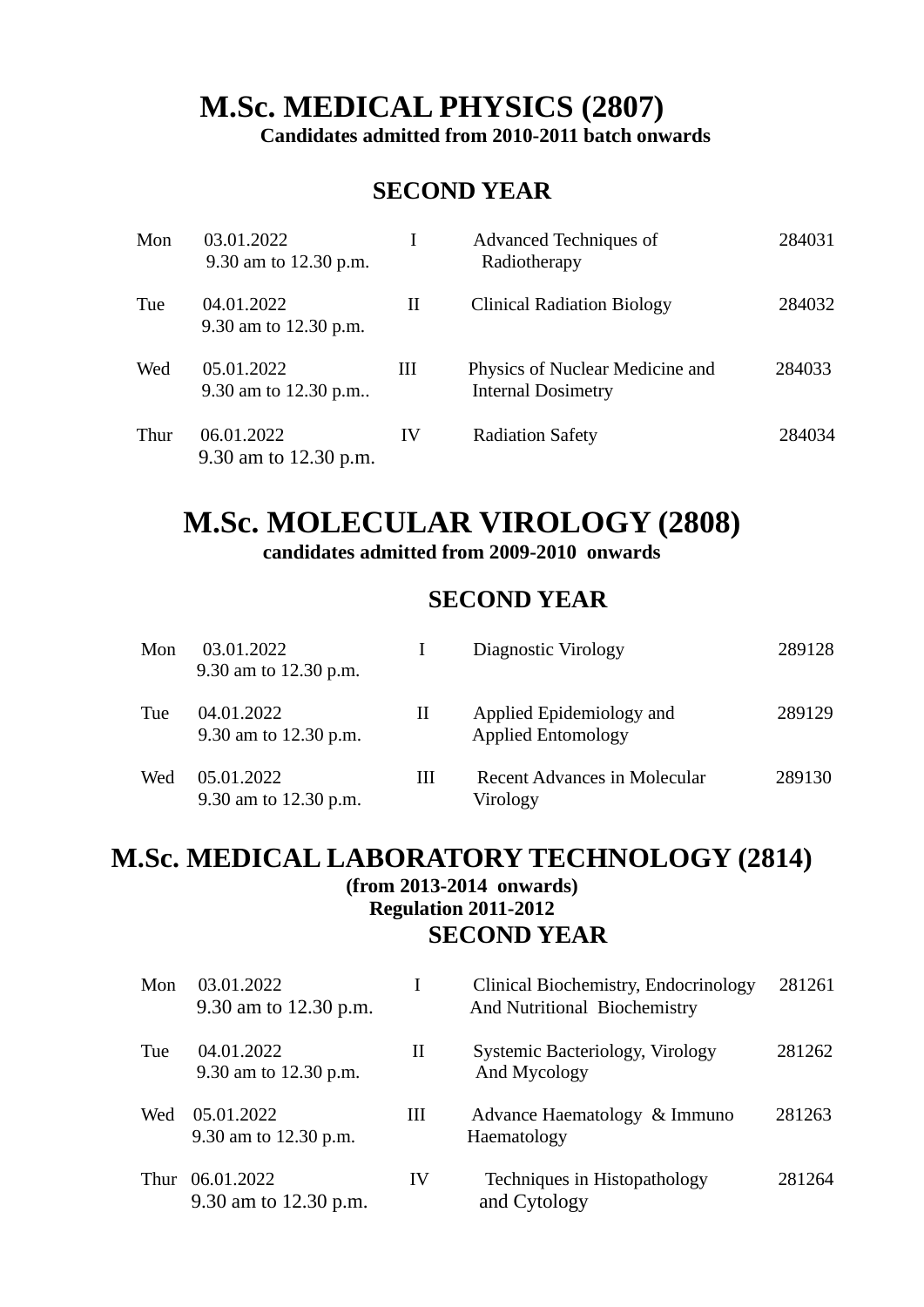# **M.Sc. CLINICAL NUTRITION (2815)**

**(from 2012-2014 onwards)**

### **SECOND YEAR**

| Mon  | 03.01.2022<br>9.30 am to 12.30 p.m. |    | <b>Applied Nutrition</b>                        | 281311 |
|------|-------------------------------------|----|-------------------------------------------------|--------|
| Tue  | 04.01.2022<br>9.30 am to 12.30 p.m. | П  | <b>Clinical Nutrition &amp; Dietetics</b>       | 281312 |
| Wed  | 05.01.2022<br>9.30 am to 12.30 p.m. | Ш  | Entrepreneurship and Food<br>Service Management | 281313 |
| Thur | 06.01.2022<br>9.30 am to 12.30 p.m. | IV | <b>Public Nutrition</b>                         | 281314 |

# **M. OPTOM (2818)**

**Candidates admitted from 2018-2019 onwards**

### **SECOND YEAR**

| Mon  | 03.01.2022<br>9.30 am to 12.30 p.m. | I  | Ocular Diseases and Diagnostic-II                  | 281631 |
|------|-------------------------------------|----|----------------------------------------------------|--------|
| Tue  | 04.01.2022<br>9.30 am to 12.30 p.m. | H  | <b>Advanced contact Lenses-II</b>                  | 281632 |
| Wed  | 05.01.2022<br>9.30 am to 12.30 p.m. | Ш  | Low Vision Care and Rehabilitation                 | 281633 |
| Thur | 06.01.2022<br>9.30 am to 12.30 p.m. | IV | <b>Vision Therapy</b>                              | 281634 |
| Fri  | 07.01.2022<br>9.30 am to 12.30 p.m. | V  | <b>Sports Vision and Occupational</b><br>optometry | 281635 |
| Mon  | 10.01.2022<br>9.30 am to 12.30 p.m. | VI | Epidemiology and Community Eye<br>Care             | 281636 |

### **M.Sc. CRITICAL CARE TECHNOLOGY (2819) Candidates admitted from 2017-2018 onwards**

| Mon | 03.01.2022<br>9.30 am to 12.30 p.m. | <b>General Critical Care</b>                        | 281711 |
|-----|-------------------------------------|-----------------------------------------------------|--------|
| Tue | 04.01.2022<br>9.30 am to 12.30 p.m. | General Critical care including<br>basic Statistics | 281712 |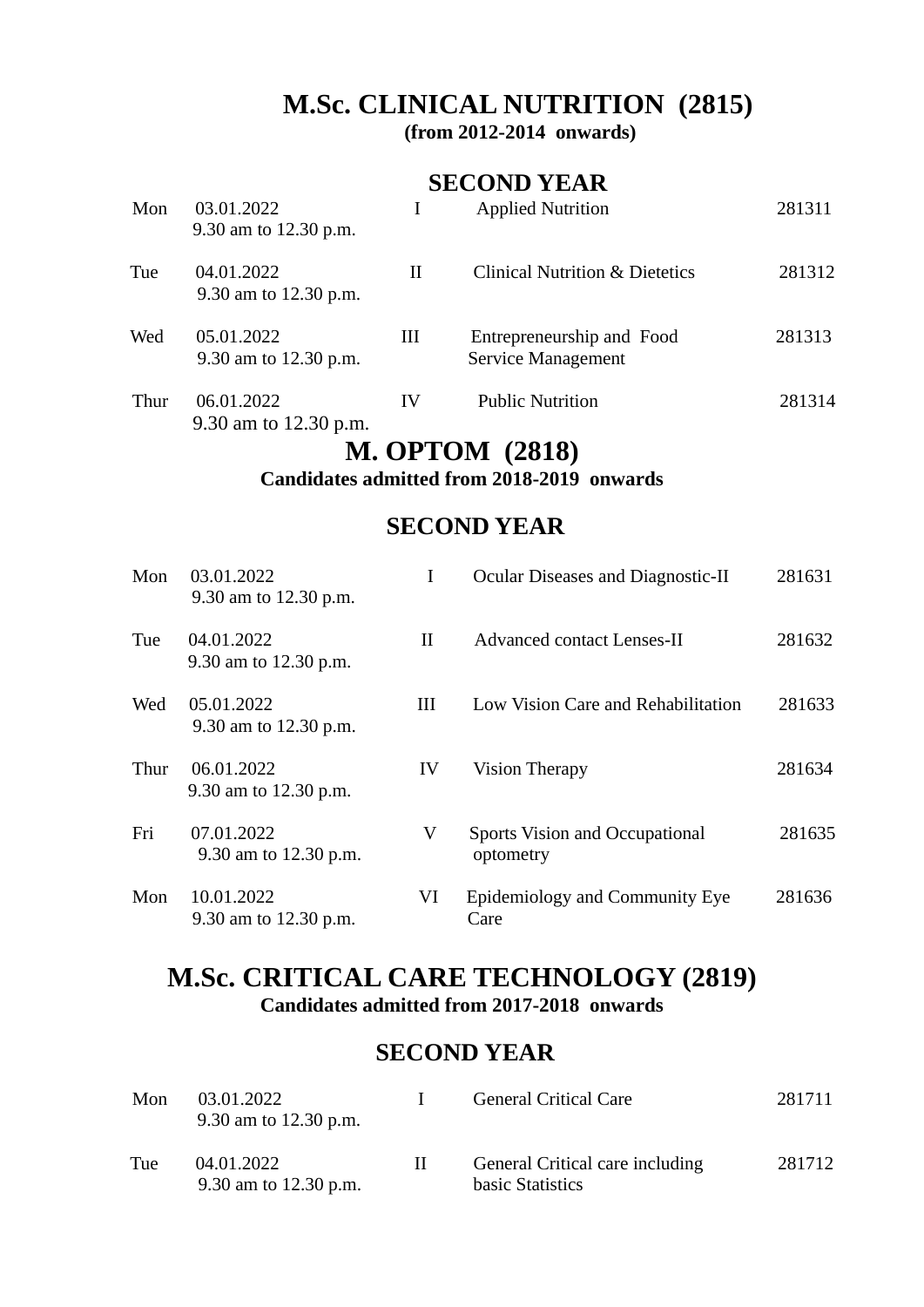### **THIRD YEAR**

| Wed  | 05.01.2022<br>9.30 am to 12.30 p.m. | Advanced Critical Care Part I  | 281721 |
|------|-------------------------------------|--------------------------------|--------|
| Thur | 06.01.2022<br>9.30 am to 12.30 p.m. | Advanced Critical Care Part II | 281722 |

### **M.Sc. RADIOLOGY AND IMAGING TECHNOLOGY (2820) Candidates admitted from 2017-2018 onwards**

### **SECOND YEAR**

| Mon  | 03.01.2022<br>9.30 am to 12.30 p.m. | I   | Radiological And Imaging<br>Procedures                                                 | 281811 |
|------|-------------------------------------|-----|----------------------------------------------------------------------------------------|--------|
| Tue  | 04.01.2022<br>9.30 am to 12.30 p.m. | II  | <b>Quality Assurance and Quality</b><br>Control in Diagnostic Radiology<br>and Imaging | 281812 |
| Wed  | 05.01.2022<br>9.30 am to 12.30 p.m  | III | Newer Imaging Modalities                                                               | 281813 |
| Thur | 06.01.2022<br>9.30 am to 12.30 p.m. | IV  | Intervention Radiological techniques<br>and patient care                               | 281814 |
| Fri  | 07.01.2022<br>9.30 am to 12.30 p.m. | V   | Newer Developments in Advanced<br><b>Imaging Technology</b>                            | 281815 |

### **M.Sc. IN PUBLIC HEALTH (2821) (from 2017-2018 onwards)**

### **SECOND YEAR**

| Mon 03.01.2022        | Epidemiological Methods in Health | 281905 |
|-----------------------|-----------------------------------|--------|
| 9.30 am to 12.30 p.m. | Management                        |        |

### **M.Sc. Sports And Fitness Nutrition(2822) Candidates admitted from 2018-2019 onwards**

| Mon | 03.01.2022<br>9.30 am to 12.30 p.m. |   | <b>Sports Nutrition for Performance</b><br>Excellence  | 282011 |
|-----|-------------------------------------|---|--------------------------------------------------------|--------|
| Tue | 04.01.2022<br>9.30 am to 12.30 p.m  | П | <b>Fitness Nutrition for Lifestyle</b><br>Modification | 282012 |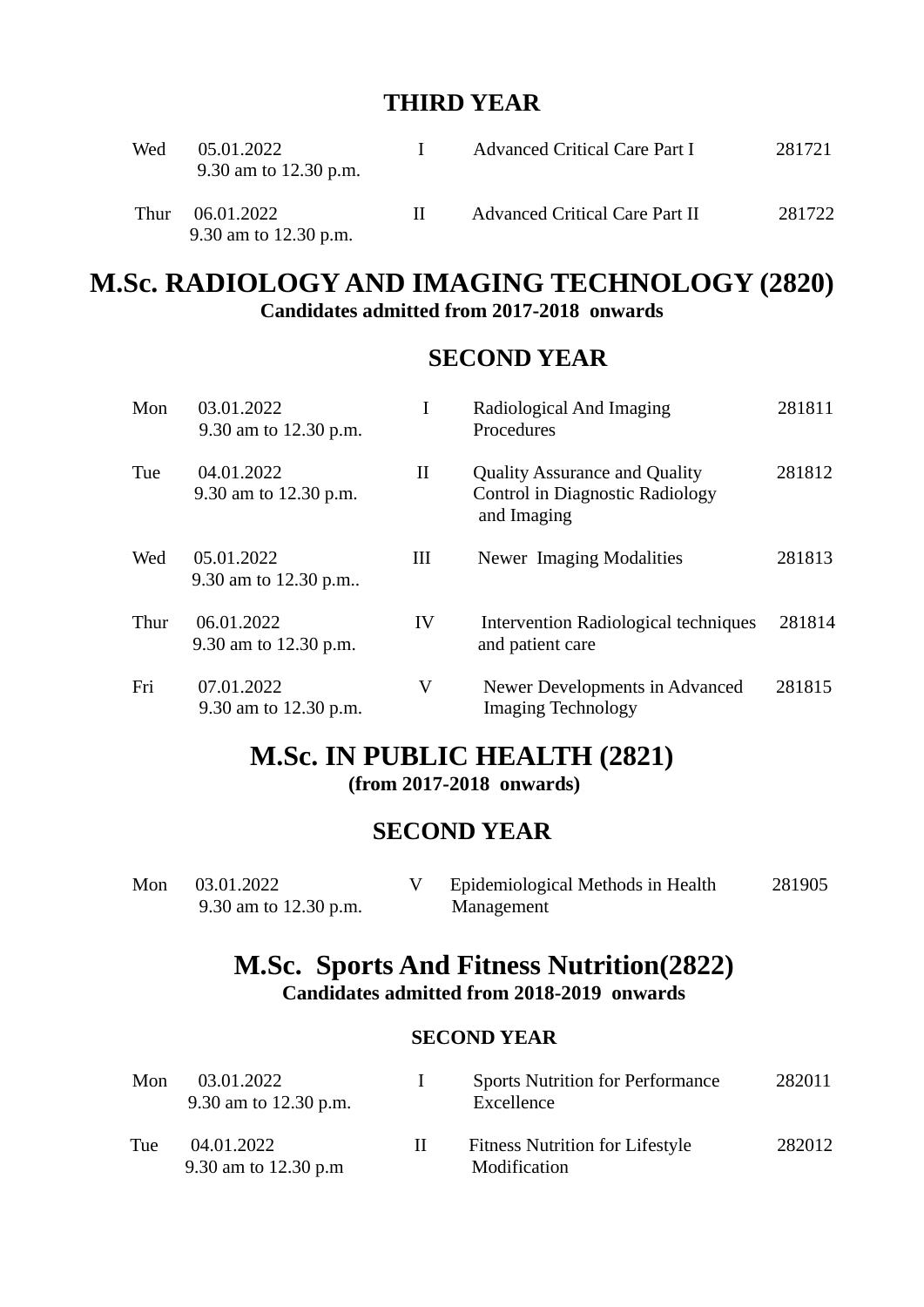### **M.Sc. Sports And Fitness Psychology(2823) Candidates admitted from 2018-2019 onwards SECOND YEAR**

| Mon | 03.01.2022<br>9.30 am to 12.30 p.m. |    | Psychobiology For Excellence<br>In Sports                  | 282111 |
|-----|-------------------------------------|----|------------------------------------------------------------|--------|
| Tue | 04.01.2022<br>9.30 am to 12.30 p.m  | H. | Psychobiology For Fitness And<br>Life- Style Modifications | 282112 |

# **M.Sc. RESPIRATORY THERAPY(2824)**

**Candidates admitted from 2019-2020 onwards SECOND YEAR**

| Mon  | 03.01.2022<br>9.30 am to 12.30 p.m |    | <b>Advanced Respiratory</b><br>Therapy $-$ II             | 282211 |
|------|------------------------------------|----|-----------------------------------------------------------|--------|
| Tue  | 04.01.2022<br>9.30 am to 12.30 p.m | Н  | <b>Critical Care Medicine</b>                             | 282212 |
| Wed  | 05.01.2022<br>9.30 am to 12.30 p.m | Ш  | <b>Respiratory And Cardio</b><br><b>Vascular Diseases</b> | 282213 |
| Thur | 06.01.2022<br>9.30 am to 12.30 p.m | IV | Neonatal/Paediatric<br><b>Respiratory Care</b>            | 282214 |

### **M.Sc. NUCLEAR MEDICINE TECHNOLOGY(2825) Candidates admitted from 2019-2020 onwards SECOND YEAR**

| Mon  | 03.01.2022<br>9.30 am to 12.30 p.m | I         | Nuclear Medicine Instrumentation - II<br>MRI, PET & SPECT | 282311 |
|------|------------------------------------|-----------|-----------------------------------------------------------|--------|
| Tue  | 04.01.2022<br>9.30 am to 12.30 p.m | $\rm{II}$ | Clinical Nuclear Medicine<br>Techniques - II              | 282312 |
| Wed  | 05.01.2022<br>9.30 am to 12.30 p.m | Ш         | <b>Therapeutic Nuclear</b><br><b>Medicine Techniques</b>  | 282313 |
| Thur | 06.01.2022<br>9.30 am to 12.30 p.m | IV        | <b>Quality Control of Nuclear</b><br>Medicine Equipment   | 282314 |
| Fri  | 07.01.2022<br>9.30 am to 12.30 p.m | V         | Radiopharmacy-II                                          | 282315 |
| Mon  | 10.01.2022<br>9.30 am to 12.30 p.m | VI        | Health Physics and Radiation<br>Protection                | 282316 |